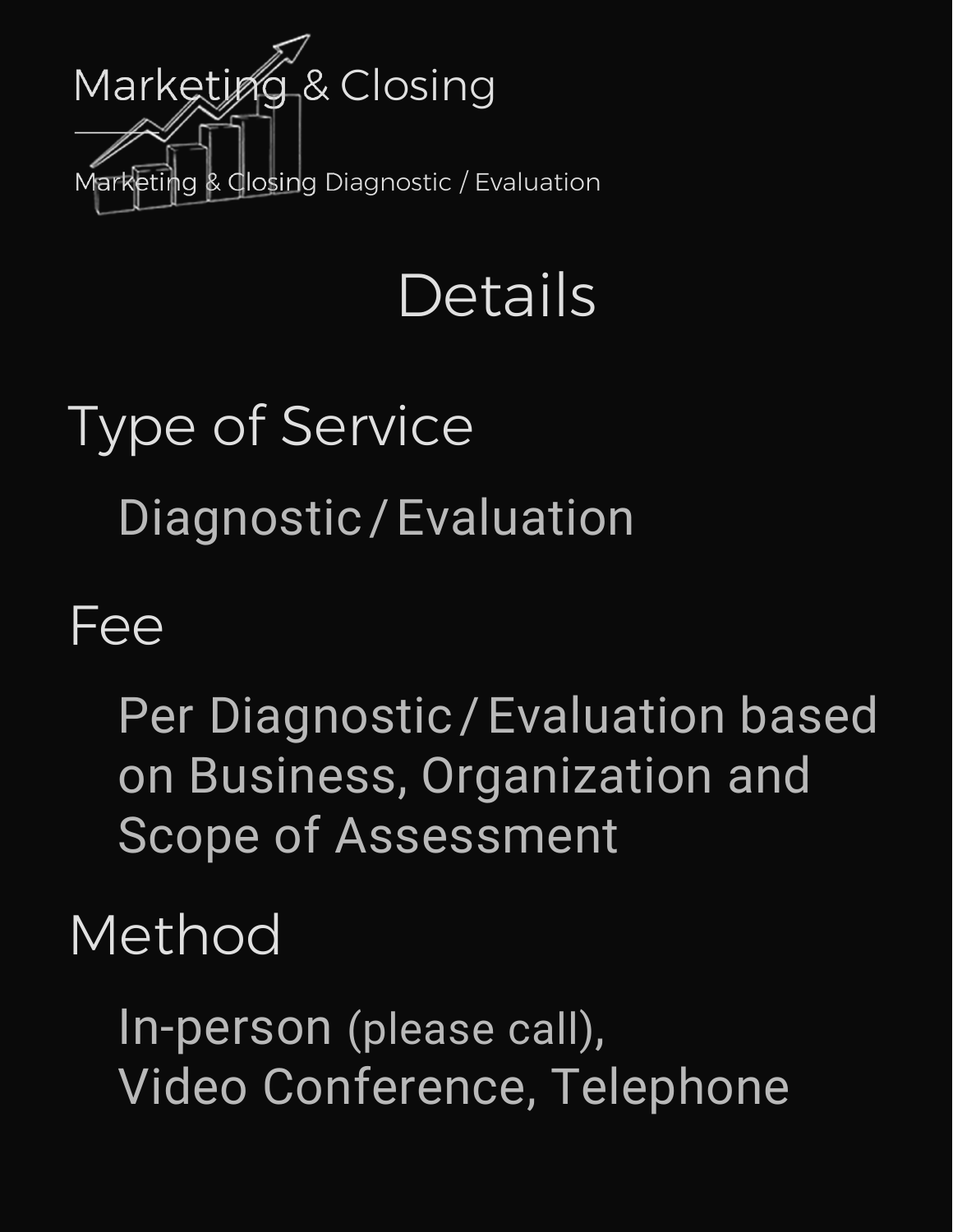#### **Summary**

One-on-one Diagnostic / Evaluation with one of our Team Leaders assessing your Marketing & Closing Plan, Strategies and **Capabilities** 

#### Features

- Customized to your needs
- Marketing & Closing
- Buyer's Journey (Sales Cycle)
- Copywriting
- Digital Marketing
- Traditional Marketing
- website (general)
- Assessment / Strategy
- Vision, Goals and Plan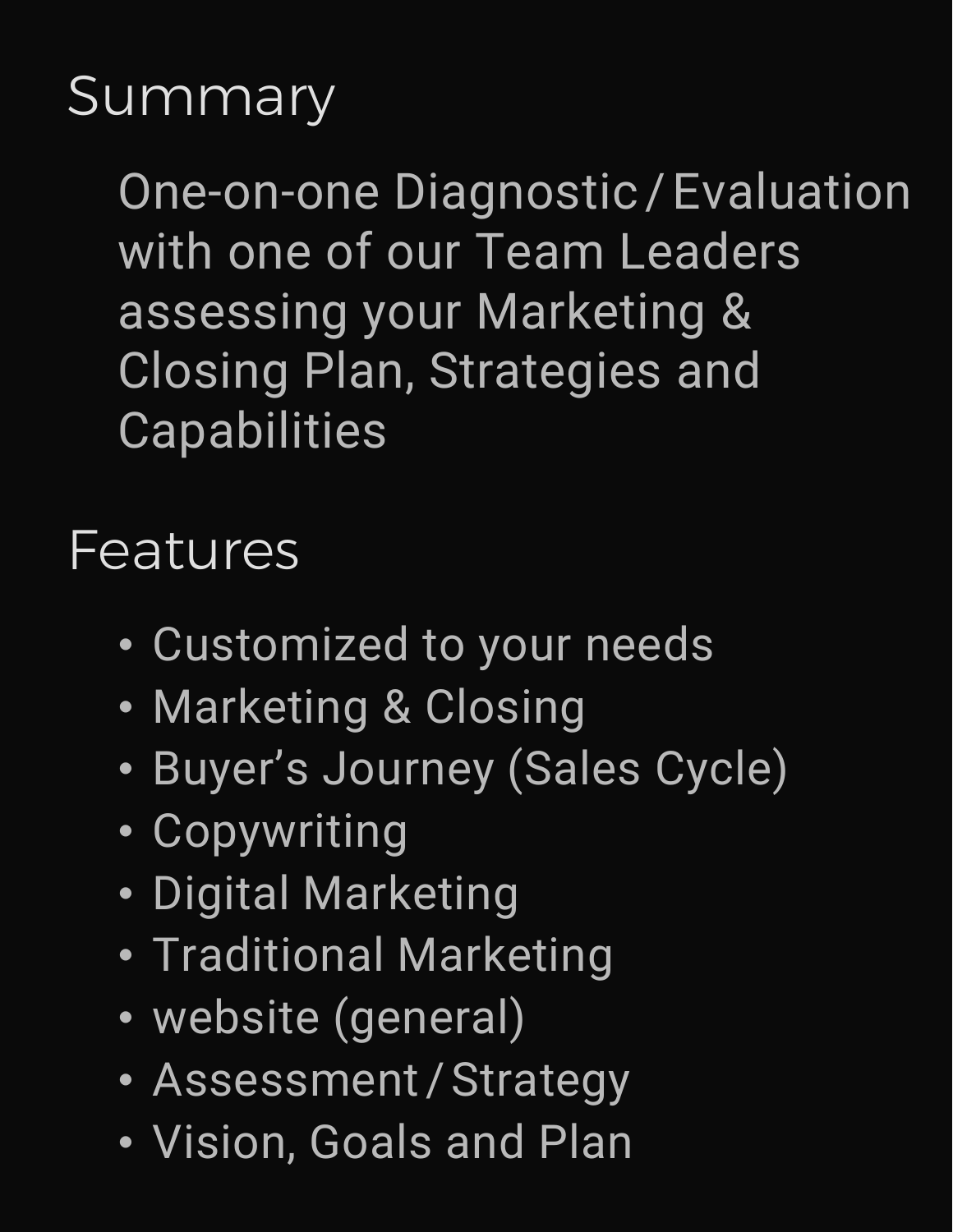### Goals and Expectations

Diagnose / Evaluate Marketing & Closing, Develop Strategy for implementing and tracking Marketing and Closing Efforts

Requirements

Strict Confidentiality Agreement, 4 or more hours (can be broken into 1- 2 hour blocks), Willingness to take detailed Notes in addition to our Assessment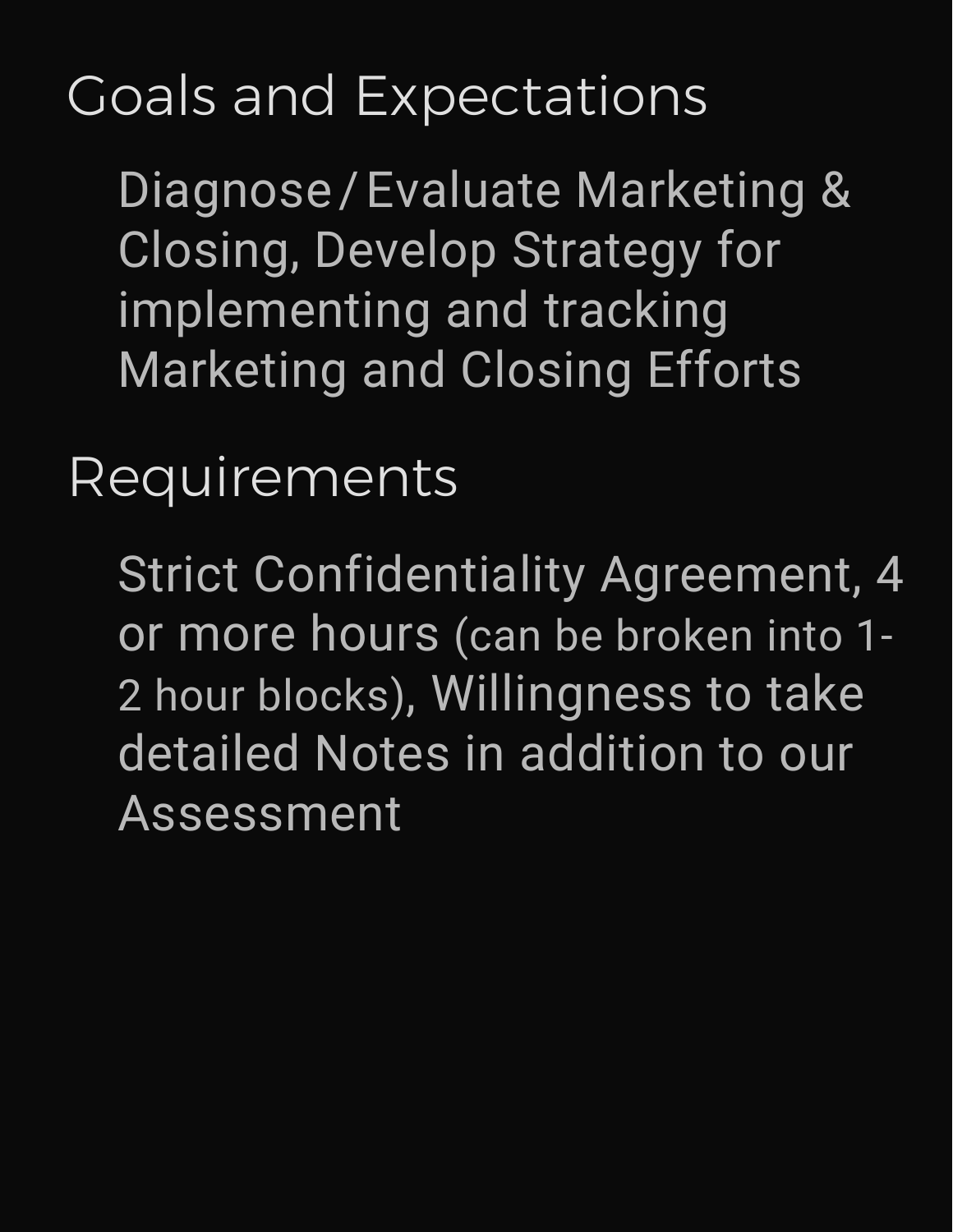#### Additional Details

"Marketing & Closing Diagnostic / Evaluation" diagnoses and evaluates your Marketing & Closing Strategies, Efforts and Plans.

"Marketing & Closing" is the beginning and never-ending destination of the Buyer's Journey also known as the "Sales Cycle."

Go behind the scenes of your "Marketing & Closing" and imagine the What-if.

We will work with your Team to define a Vision, establish Goals, create a Plan, develop a Process and implement the right Tools to bring everything together.

More Topics include: The Ideal Customer Persona, Segmenting, Targeting, Messaging (CopyWrite), Tracking, Analyzing and Optimizing your Campaigns.

continued - next page >